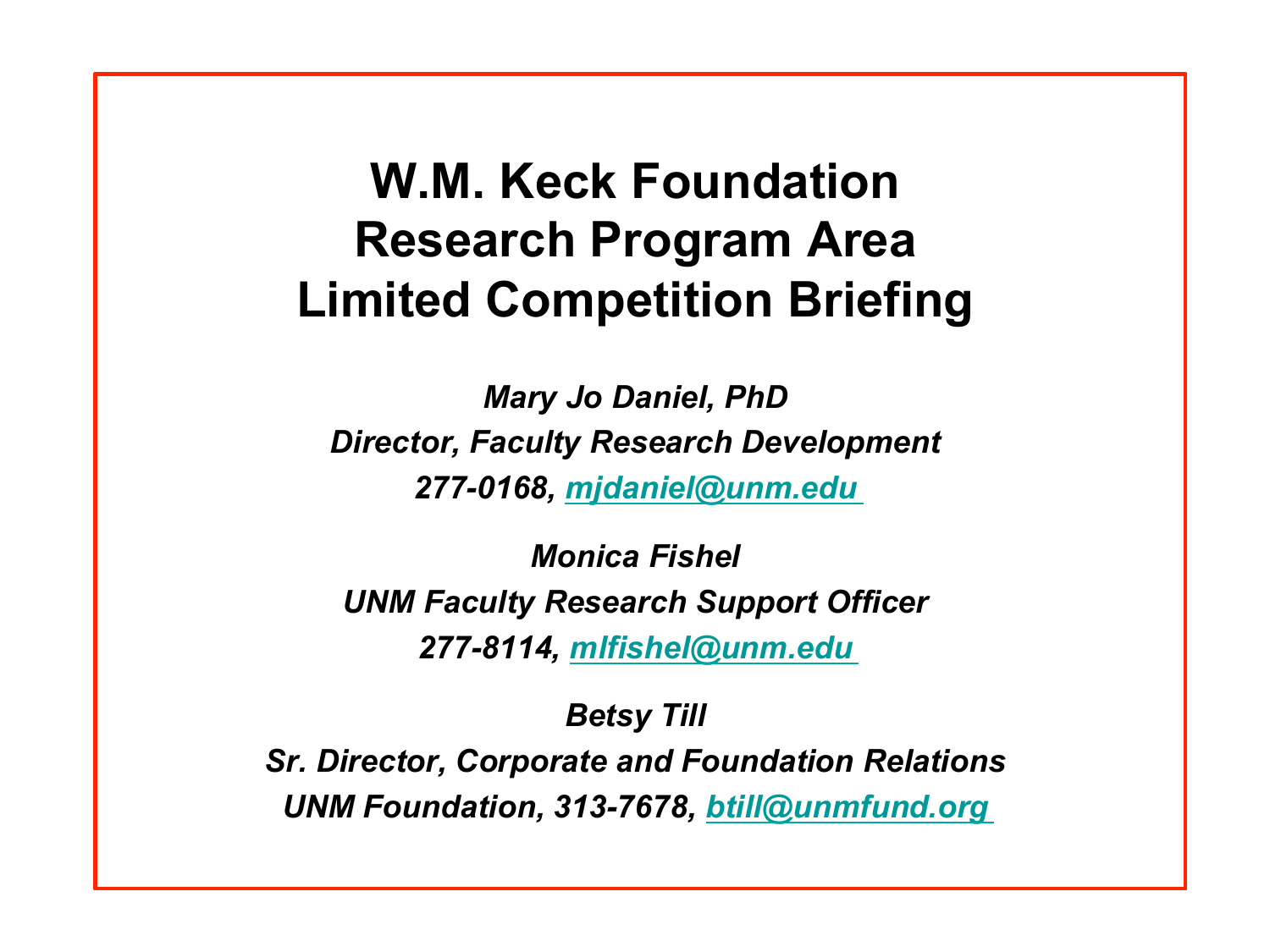## **Overview**

- **Keck Foundation Background**
- Program Areas
- **Grant Criteria**
- Grant Process
- **Typical Grant Characteristics**
- Budget Information
- Application Information
- **Recent Grants**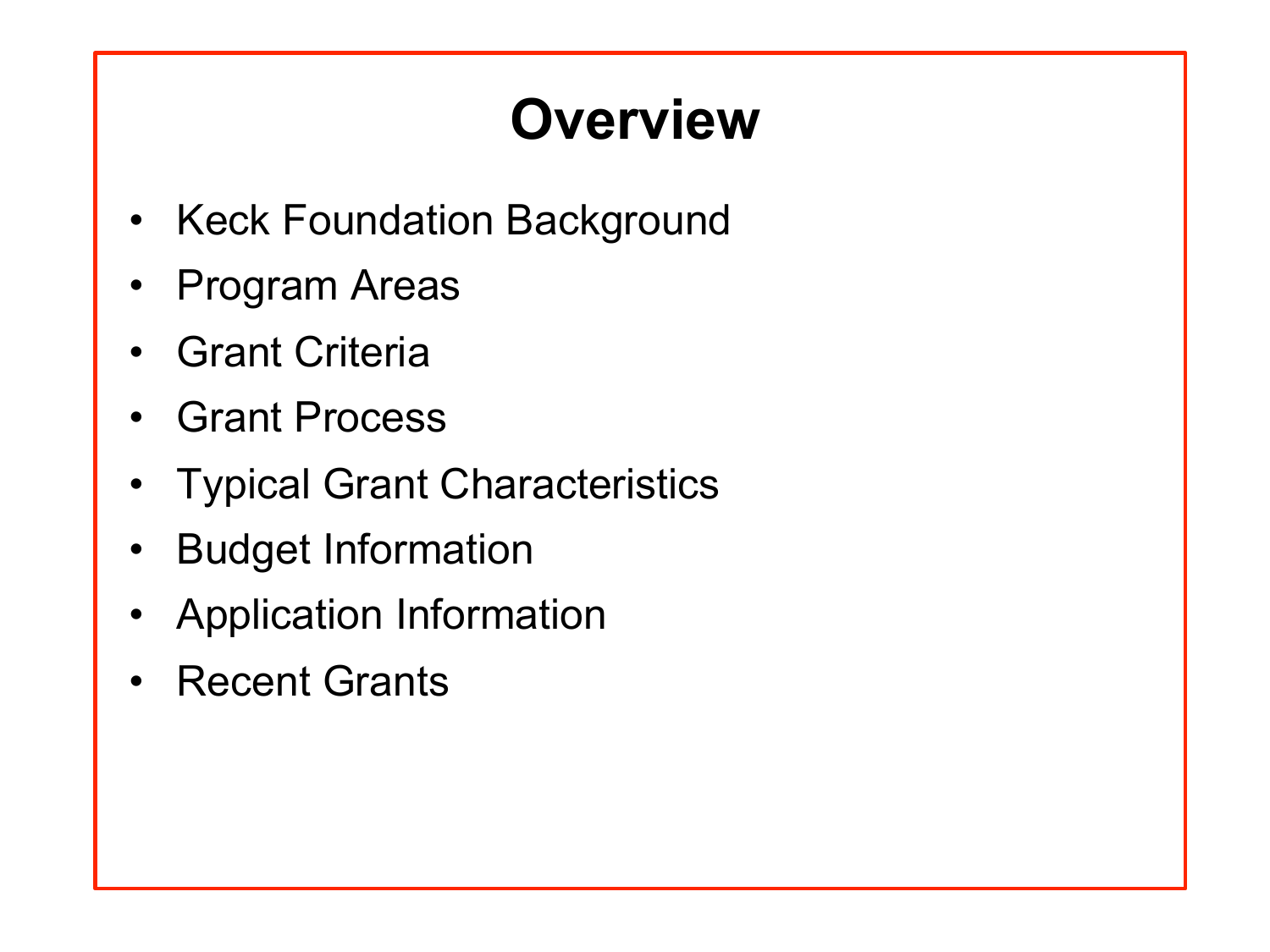# **Keck Foundation Background**

- Established in 1954 by founder of Superior Oil **Company**
- Mission is to provide far-reaching benefits to humanity through imaginative grants supporting scientific discoveries and new technologies
- 2017 Assets: \$1,274,710,000 Total 2017 Giving: \$64,655,000
- Keck makes awards only to 501c3 nonprofits so UNM Foundation is UNM's applicant agency for Keck
- Betsy Till is Keck Liaison for UNM and UNMF
- www.wmkeck.org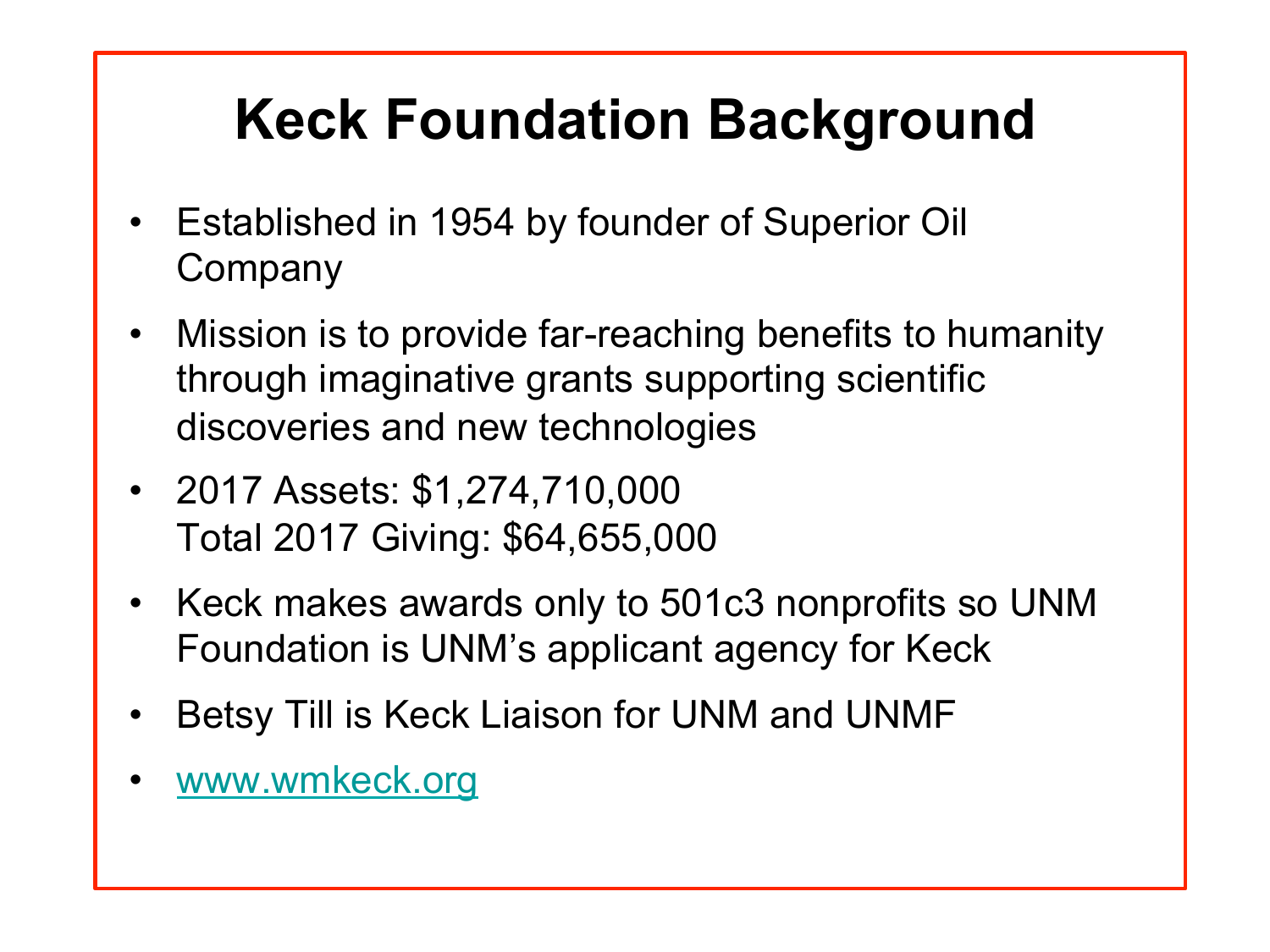### **Program Areas**

- Science and Engineering Research<sup>\*</sup>
- Medical Research\*
- Undergraduate Education
- Southern California Program

*\* Main/Branch campus researchers may apply only for Science and Engineering program grants.* 

*\* HSC researchers may apply only for Medical Research program grants. Contact Corey Ford for more information*.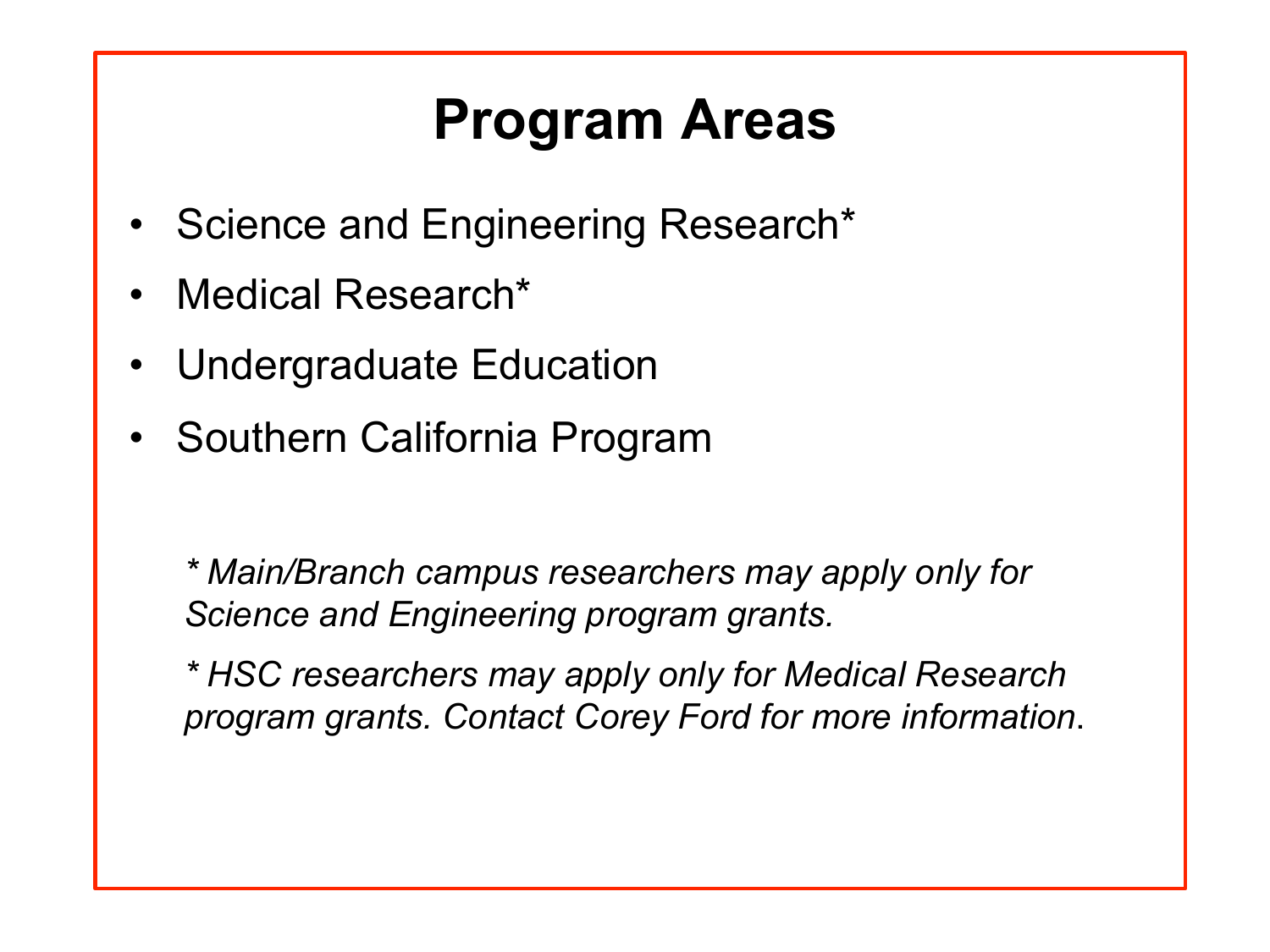### **Grant Criteria**

- The Keck Foundation's goal is to change the course of 21<sup>st</sup> Century science.
- Keck supports *high-risk/high-impact* research to lay the groundwork for new paradigms, technologies and discoveries that will save lives, provide innovative solutions, and add to mankind's understanding of the world. Both Senior and Early Career investigators are encouraged to apply.
- Their priority is to invest in pivotal, difficult work; work that overcomes some obstacle; and work that falls outside the mission of public funding agencies and that (typically) presents too much risk for NIH or NSF to yet fund.
- http://www.wmkeck.org/grant-programs/research/eligibilityand-priorities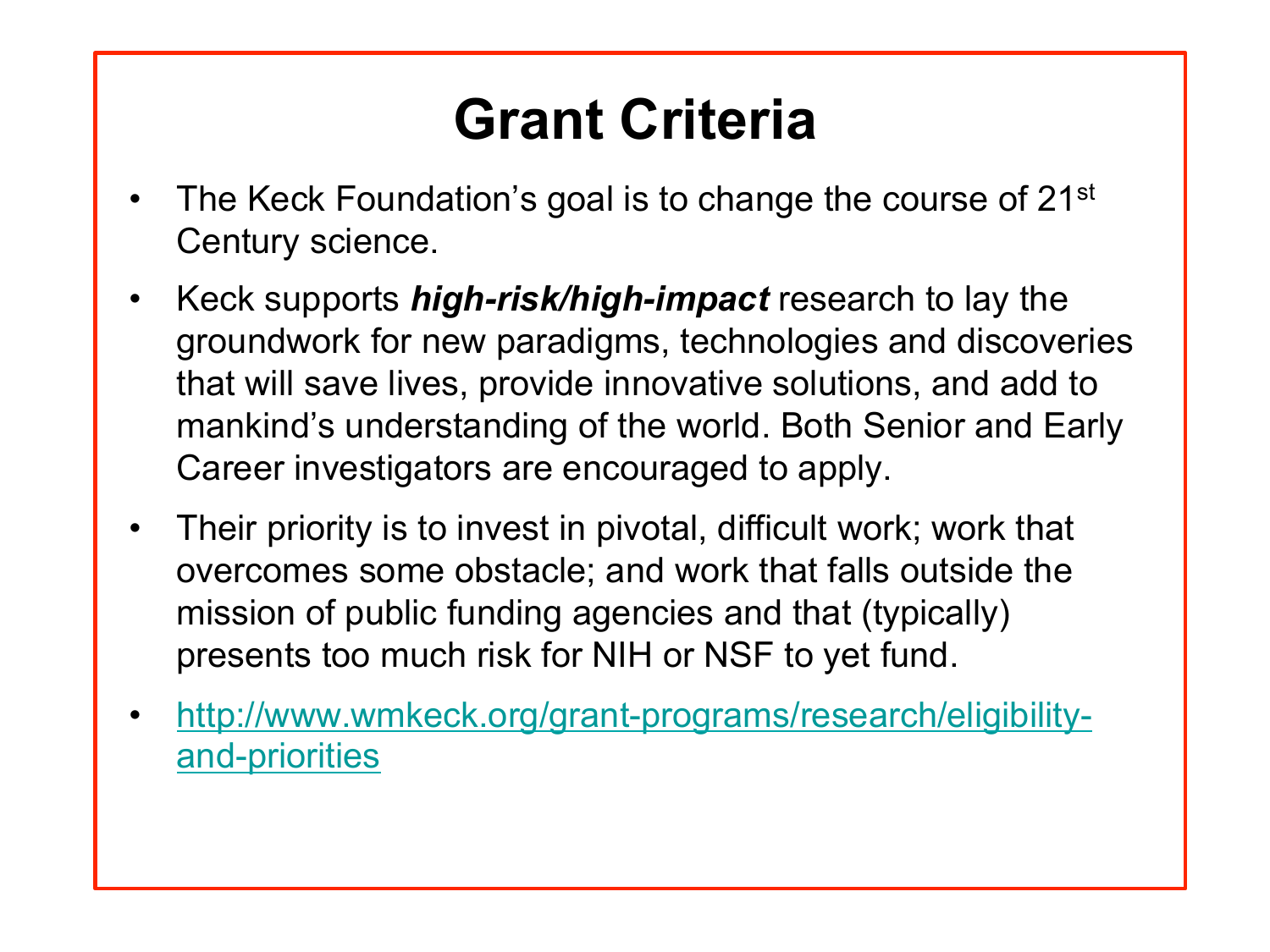#### **Grant Process**

- Two grant cycles per year.
- Will give feedback on four concepts in each program area per grant cycle.
- Submit one Phase 1 proposal per cycle.
- If invited, will submit a full, Phase 2 proposal.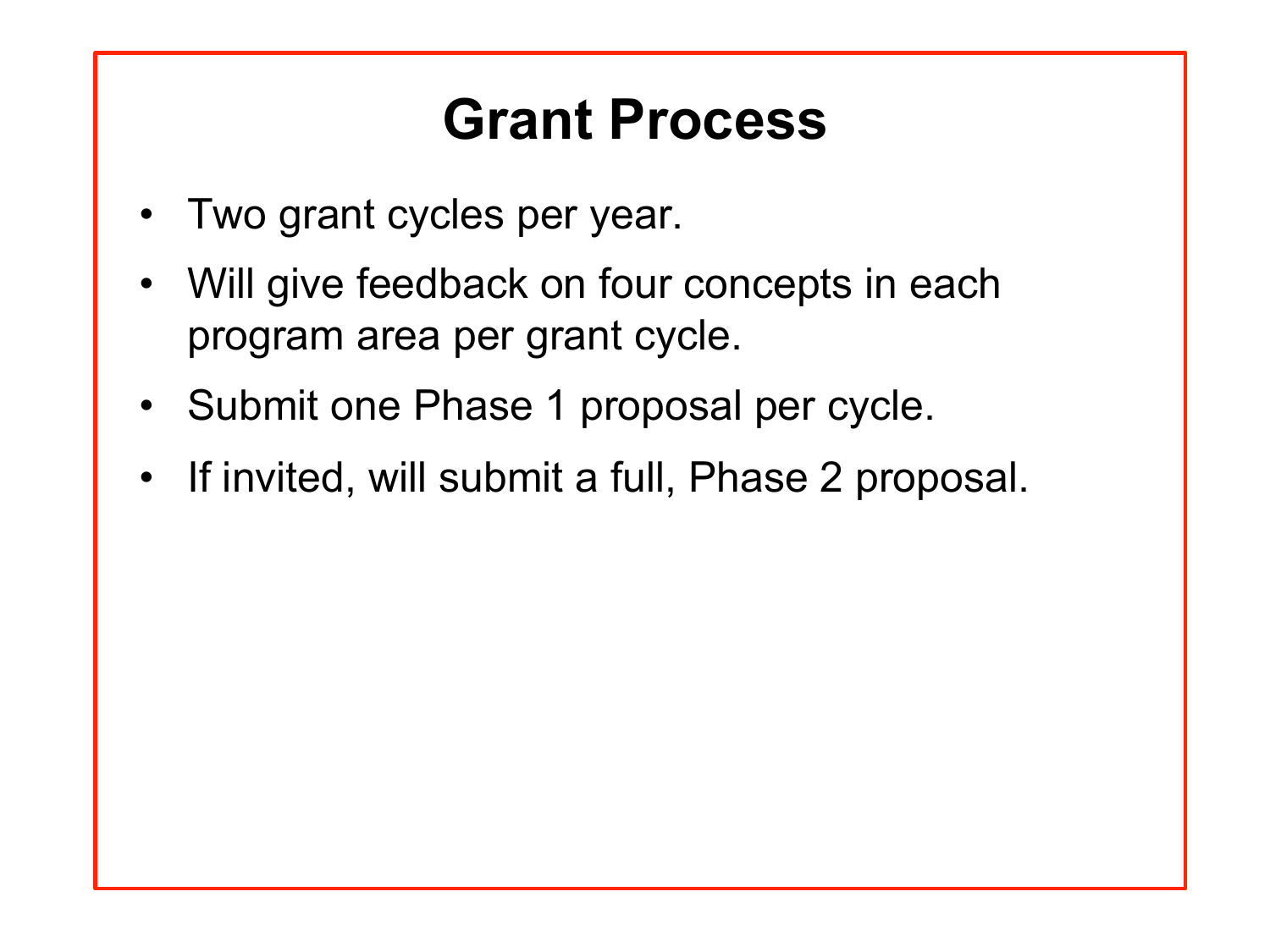# **Typical Grant Characteristics**

- Keck funds basic science, fundamental research.
- Work should not be conceptual, what are the projects?
- Impact and Methodology (and "Why Keck") sections are most important.
- Key question is "What is the breakthrough?" How will the work further/advance the field?
- Have federal funders been approached before Keck? If reviewed, need to add comments to Phase I proposal.
- PIs must have at least called agencies and include summary of comments in the Phase I proposal.
- If you don't have comments/feedback from agencies, project unlikely to be competitive.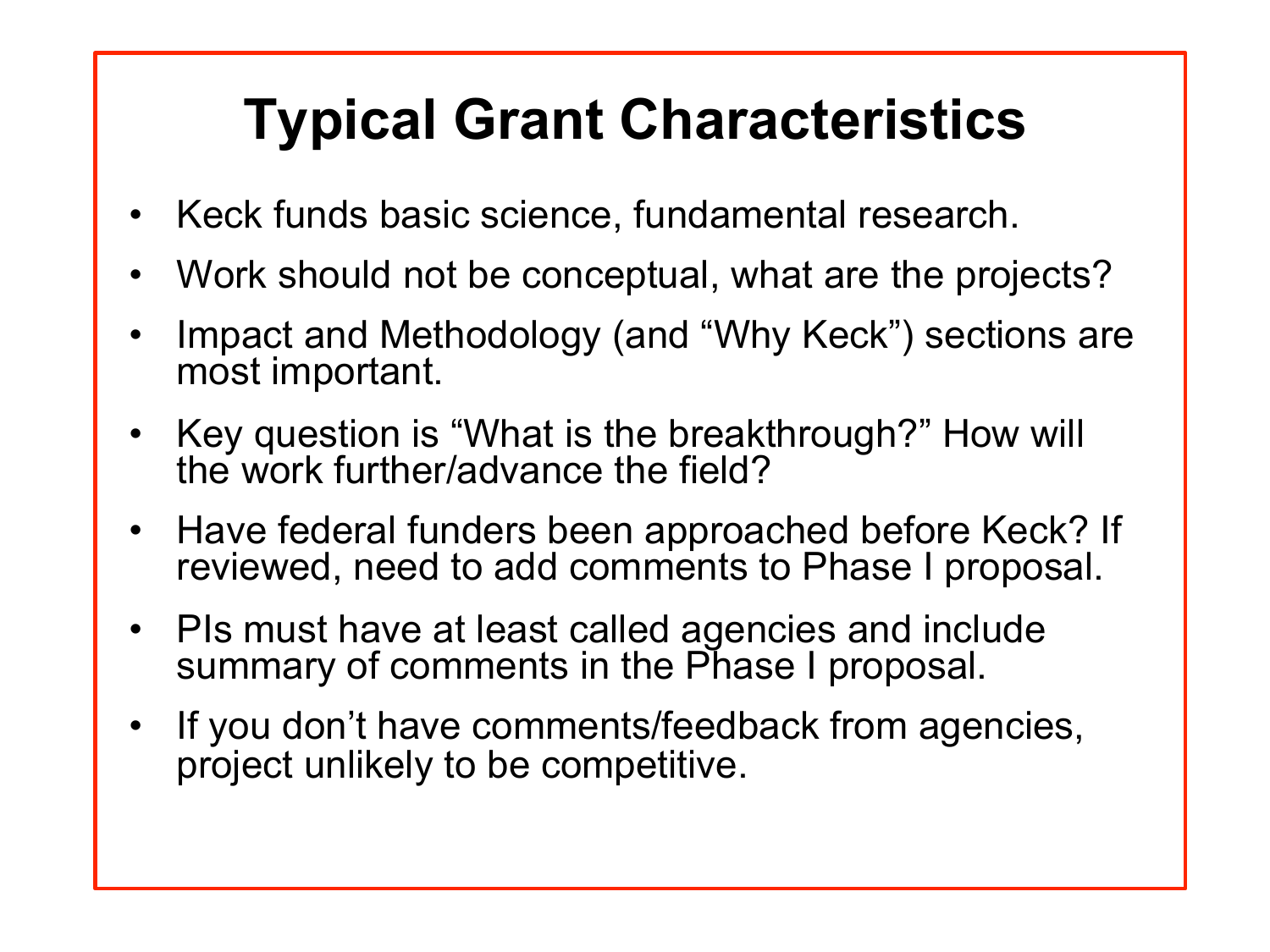# **Budget Information**

- Grants are multi-year (typically three years).
- Keck will not fund indirect costs but can use as imputed overhead.
- PI time limited to 10% but will pay 100% of post docs or grad students (but not tuition).
- Max grant amount  $= $1$  million.
- No international funding.
- No funding for federal/national lab salaries, but can pay for post-doc work at labs, contract services, etc.
- To be competitive, UNM must provide cost-share (imputed IDC, salaries, equipment, etc.).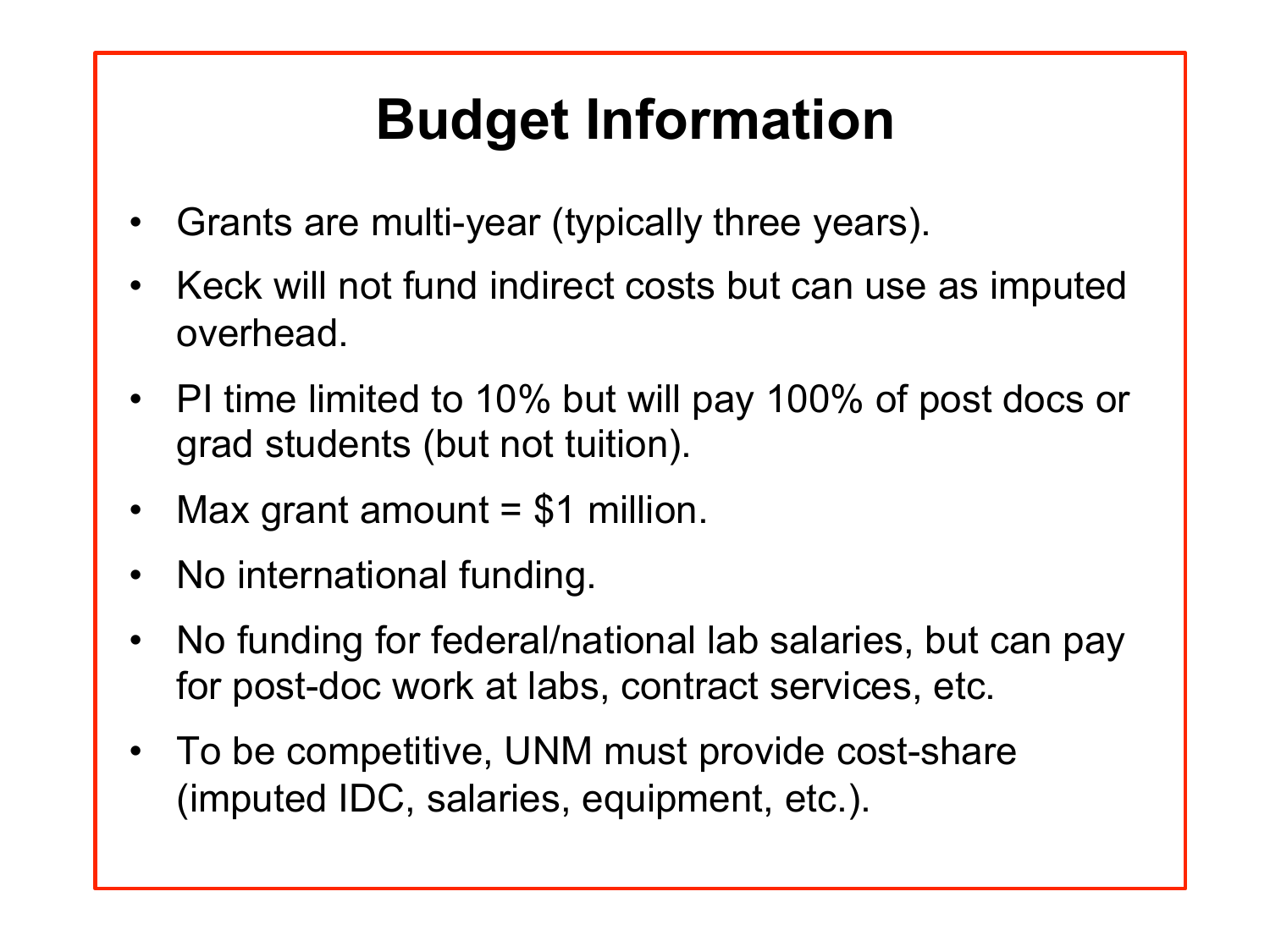# **Step 1 – Concept Paper**

- http://www.wmkeck.org/grant-programs/research/applicationprocess-14030/214-grantprograms/shared/1482-concept-papers
- Single-paged concepts should be in 12-point font with 1-inch margins and include:
	- an overview of the proposed project emphasizing any unique aspects and pilot studies for Research Program concepts;
	- a description of the methodologies and key personnel;
	- a brief justification of the need for Keck support, including justification that the work would not be funded by another agency; and
	- an estimated budget broken down, if possible, by major areas, e.g., personnel, equipment, consumable supplies, etc. (budgets can be rough approximations at this stage).
- If there's room, authors are free to add other details (e.g., background to put the research into perspective, description of the institution's prominence in the field, etc.). Avoid illustrations in these single-pagers – you will need all the room for text. If a reference is necessary, abbreviate it as (Science, 323, 45, '11). DO NOT USE (Jones et al., 2011).

#### **Follow Instructions!!**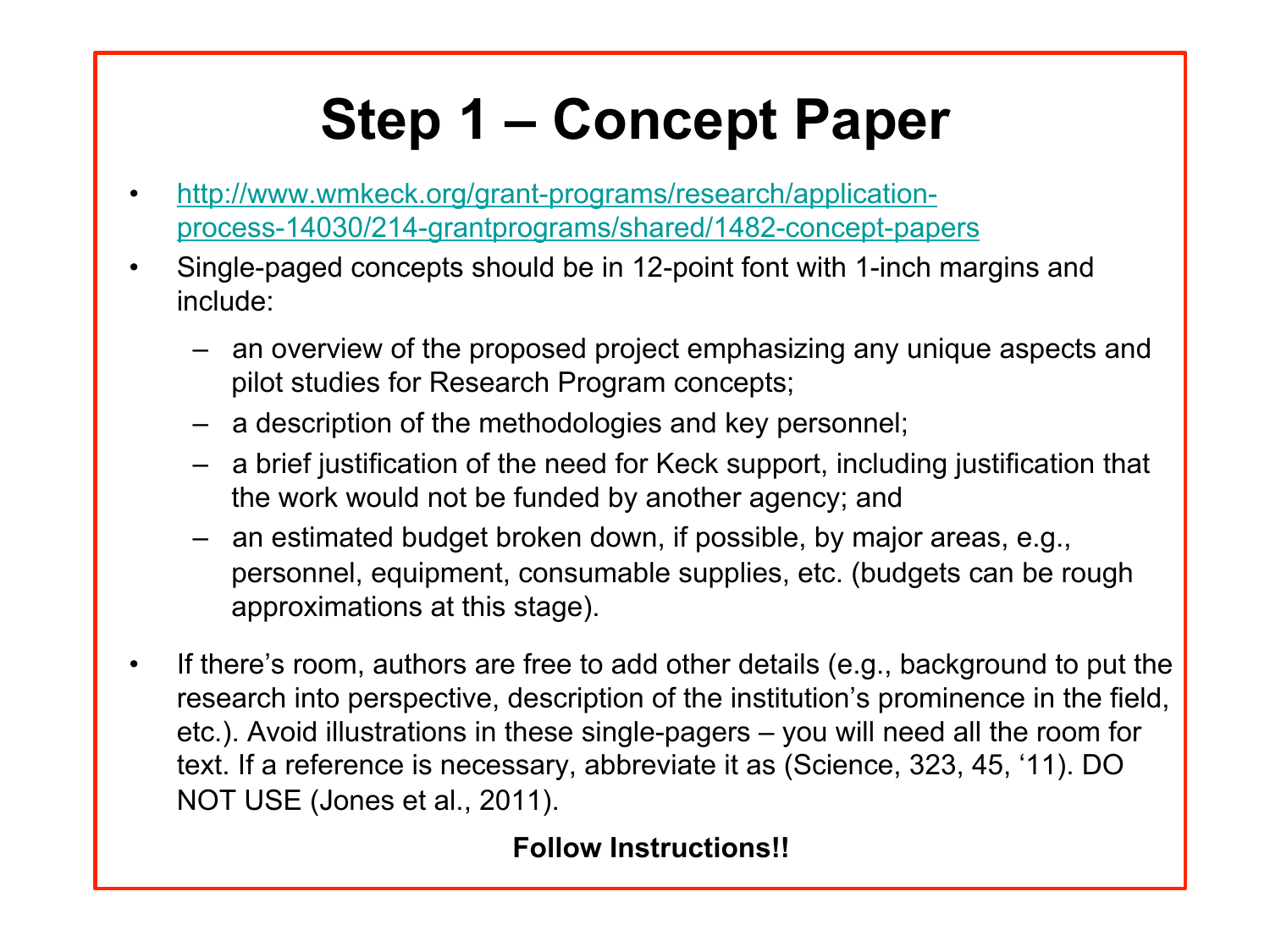# **Step 2 – Phase 1 Proposal**

- Limited comp committee will choose one Phase 1 proposal to submit for the deadline.
- Phase I application process: http://www.wmkeck.org/grant-programs/research/ application-process-14030
- Phase I application: http://www.wmkeck.org/grant-programs/research/ application-process-14030/phase-i-application-2974
- Review the requirements for the Phase I proposal and budget as you write your concept paper.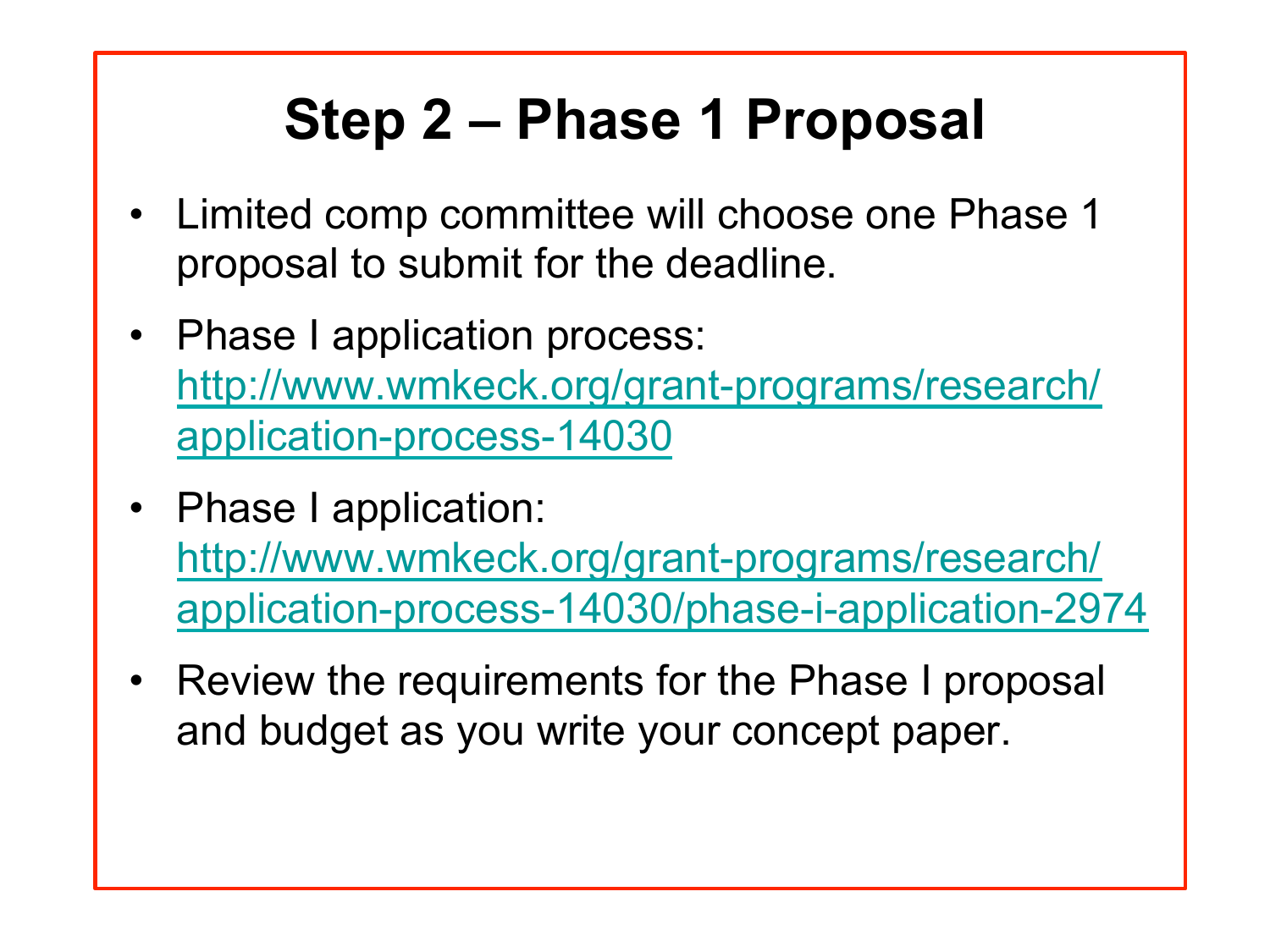#### **Keck Grants are Highly Competitive**

- Keck grants fill a special niche in the research community and are prestigious and highly competitive. Per grant cycle, Keck usually receives:
	- 150-200 concepts
	- 65 Phase 1 applications
	- Invites 15-20 Phase 2 applications
	- Conducts 8-10 site visits
	- Makes 5-6 awards